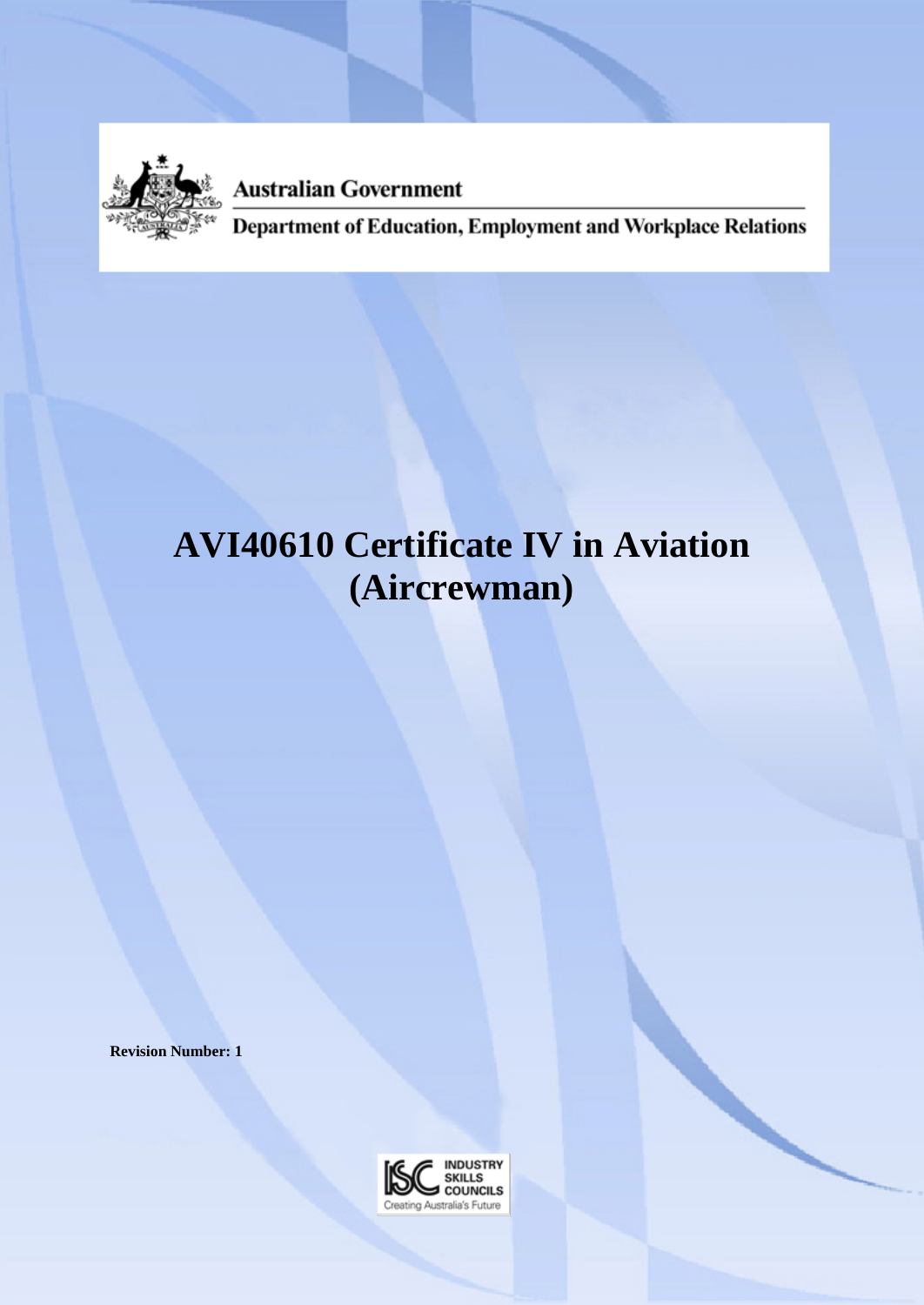## **AVI40610 Certificate IV in Aviation (Aircrewman)**

# **Modification History**

Not applicable.

# **Description**

### **Rationale**:

This qualification reflects the role of an Aircrewman working in the helicopter operational environment. Successful completion will require competency in units that relate to work defined as aligned at AQF Level 4. Qualifications should be structured to align with licensing and regulatory requirements applicable to the occupation concerned.

*Performance of a defined range of skilled operations*, *usually within a range of broader related activities involving known routines*, *methods and procedures*, *where some discretion and judgement is required in the selection of equipment*, *services or contingency measures and within known time constraints*.

# **Pathways Information**

Not applicable.

# **Licensing/Regulatory Information**

Not applicable.

# **Entry Requirements**

Not applicable.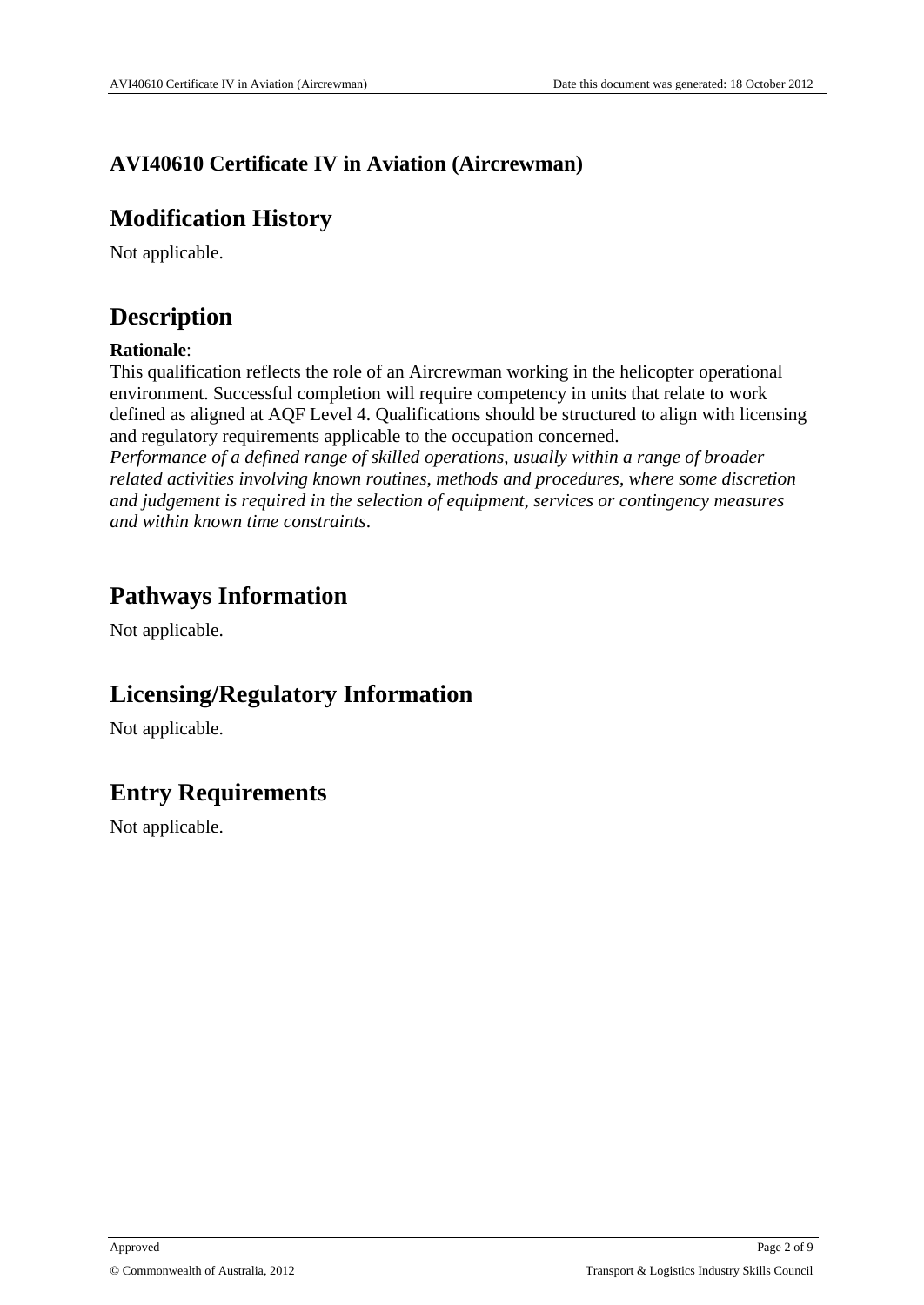# **Employability Skills Summary**

#### **Employability Skills Summary for**

#### **AVI40610 Certificate IV in Aviation** (**Aircrewman**)

The following table contains a summary of the employability skills as identified by the Aviation Industry for this qualification. This table should be interpreted in conjunction with the detailed requirements of each unit of competency packaged in this qualification. The outcomes described here are broad industry requirements that may vary depending on packaging options.

| <b>Employability Skill</b> | Industry/enterprise requirements for this<br>qualification include:                                                                                                                                                                                                                                                                                                                                                                              |  |
|----------------------------|--------------------------------------------------------------------------------------------------------------------------------------------------------------------------------------------------------------------------------------------------------------------------------------------------------------------------------------------------------------------------------------------------------------------------------------------------|--|
| Communication              | Implement communication systems and<br>$\bullet$<br>procedures required for Aircrewman functions<br>Listen to and interpret verbal information related<br>٠<br>to Aircrewman tasks<br>Read and interpret relevant regulations,<br>instructions, signs and labels applicable to<br><b>Aircrewman functions</b><br>Speak clearly and directly on diverse and<br>٠<br>complex matters                                                               |  |
|                            | Write documents as part of duties, including<br>$\bullet$<br>completion of relevant forms, maintenance<br>schedules and accident and incident reports<br>Negotiate complex issues with others in the<br>$\bullet$<br>course of carrying out Aircrewman tasks<br>Recognise and interpret non-verbal signs,<br>$\bullet$<br>signals and behaviours<br>Use relevant communication equipment.<br>$\bullet$                                           |  |
| <b>Teamwork</b>            | Provide leadership as required<br>$\bullet$<br>Motivate self and others in the workplace<br>$\bullet$<br>Collaborate with others in the course of<br>$\bullet$<br>Aircrewman functions<br>Resolve any interpersonal conflicts that arise<br>$\bullet$<br>Manage the avoidance and prevention of<br>$\bullet$<br>harassment of others in the workplace<br>Manage persons of different ages, gender, race,<br>religion, political persuasion, etc. |  |
| <b>Problem solving</b>     | Identify and solve and/or report complex<br>problems arising in the course of work<br>Monitor and anticipate problems that may occur<br>in the course of Aircrewman functions including<br>hazards and risks and take appropriate action to<br>report or resolve the problems within limits of                                                                                                                                                   |  |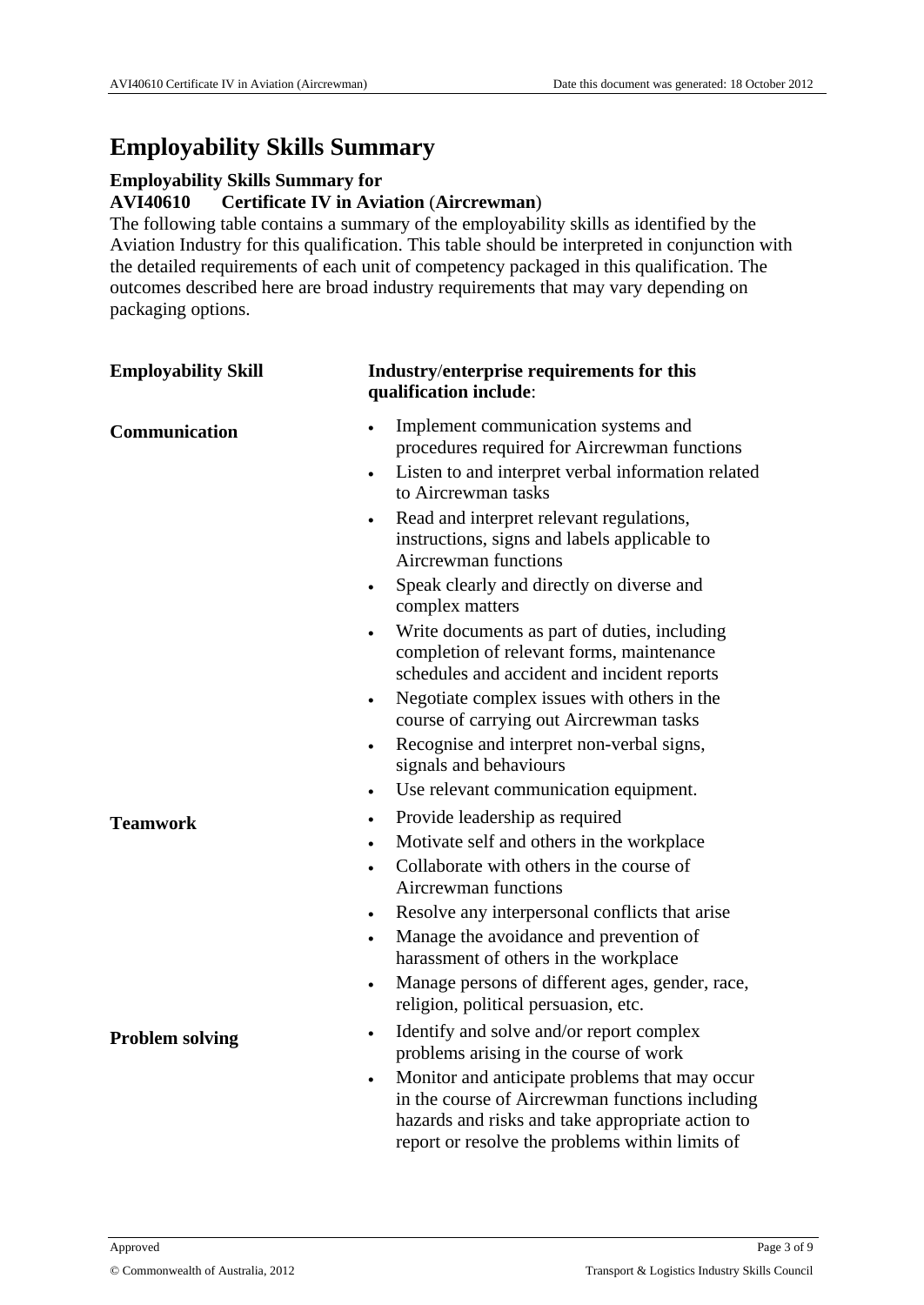#### **Employability Skill Industry**/**enterprise requirements for this qualification include**:

responsibility

- Manage the control of hazards and risks in a range of complex and diverse situations that may arise
- Use mathematics to solve problems such as various calculations related to a wide range of Aircrewman functions.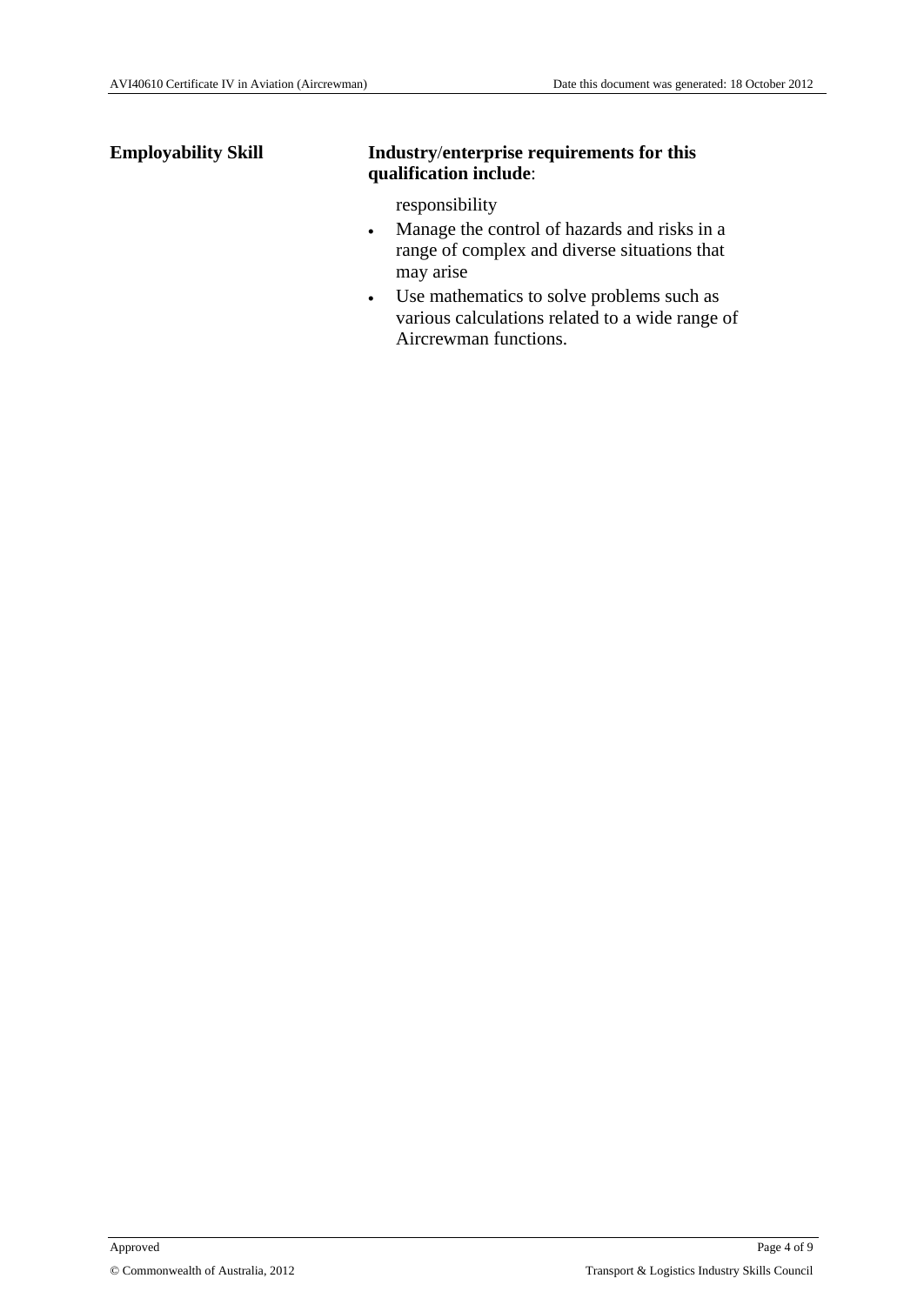| <b>Employability Skill</b>     | Industry/enterprise requirements for this<br>qualification include:                                                                                                                                                                |  |  |
|--------------------------------|------------------------------------------------------------------------------------------------------------------------------------------------------------------------------------------------------------------------------------|--|--|
| Initiative and enterprise      | Modify activities dependent on differing flight<br>$\bullet$<br>situations and contingencies                                                                                                                                       |  |  |
|                                | Take appropriate initiatives in a diverse range of<br>$\bullet$<br>operational situations such as those above<br>Manage the response to any changes in<br>equipment, standard operating procedures and<br>the working environment. |  |  |
| <b>Planning and organising</b> | Implement and monitor operational and<br>$\bullet$<br>emergency plans, systems and procedures                                                                                                                                      |  |  |
|                                | Implement and monitor systems and procedures<br>$\bullet$<br>for maintaining compliance with regulations and<br>codes of practice                                                                                                  |  |  |
|                                | Monitor the implementation of the workplace<br>$\bullet$<br>security and safety management systems (where<br>applicable)                                                                                                           |  |  |
|                                | Monitor and evaluate operational performance<br>$\bullet$<br>and compliance                                                                                                                                                        |  |  |
|                                | Organise and plan own supervisory activities<br>٠<br>Manage time and priorities in the course of<br>$\bullet$<br>Aircrewman functions.                                                                                             |  |  |
| <b>Self management</b>         | Interpret and apply relevant regulations and<br>٠<br>instructions                                                                                                                                                                  |  |  |
|                                | Establish and follow own work plans and<br>$\bullet$<br>schedules                                                                                                                                                                  |  |  |
|                                | Evaluate and monitor own work performance.<br>$\bullet$                                                                                                                                                                            |  |  |
| <b>Learning</b>                | Manage adaptation of others in the workplace to<br>$\bullet$<br>any changes in flight systems, equipment and<br>procedures and the workplace operating<br>environment                                                              |  |  |
|                                | Instruct, coach or mentor others in the<br>٠<br>workplace as required                                                                                                                                                              |  |  |
|                                | Contribute to the assessment of the competence<br>of others in the workplace as required                                                                                                                                           |  |  |
|                                | Adapt own competence in response to any<br>$\bullet$<br>changes in Aircrewman functions                                                                                                                                            |  |  |
|                                | Update own knowledge and skills required for<br>flight supervisory activities.                                                                                                                                                     |  |  |
| <b>Technology</b>              | Use complex equipment and systems required<br>$\bullet$<br>during Aircrewman tasks                                                                                                                                                 |  |  |
|                                | Implement and monitor operational and<br>$\bullet$<br>maintenance procedures and systems for<br>equipment used during Aircrewman functions                                                                                         |  |  |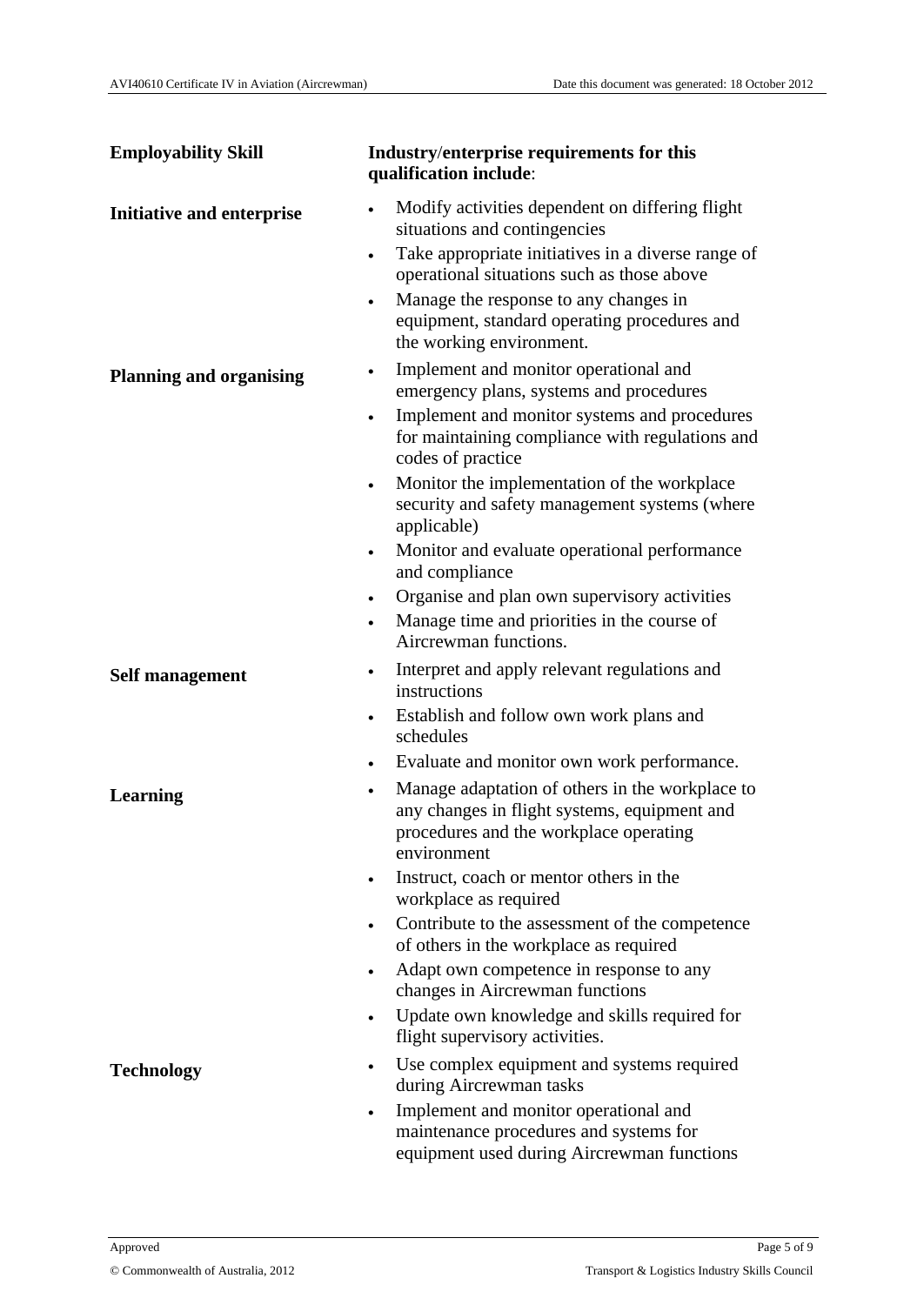### **Employability Skill Industry**/**enterprise requirements for this qualification include**:

• Implement and monitor the application of OH&S procedures when using flight equipment and facilities.

# **Packaging Rules**

#### **Requirements for completion of the qualification**:

A successful assessment outcome for a total of **21 units** comprising:

**14 core units** listed below

plus

 **7 elective units**. At least **4 of the elective units** must be selected from the elective units list below. Up to **3 elective units** with appropriate contextualisation may be selected from any currently endorsed national Training Package or accredited course. Where the choice of a unit from another currently endorsed national Training Package or accredited course is made, this unit must come from a qualification or course at Certificate III or above and must contribute towards the vocational outcome of the qualification.

| <b>Field</b> |                                                 | Unit             |                                                                        |
|--------------|-------------------------------------------------|------------------|------------------------------------------------------------------------|
| A            | <b>Handling Cargo/Stock</b>                     | TLIA107C         | Secure cargo                                                           |
| E            | <b>Communication and</b><br><b>Calculations</b> | TLIE207C         | Estimate/calculate mass, area<br>and quantify dimensions               |
| F            | <b>Safety Management</b>                        | <b>AVIF4001B</b> | Manage human factors in aircraft<br>flight                             |
|              |                                                 | <b>AVIF3005B</b> | Maintain the safety of people.<br>and aircraft                         |
|              |                                                 | AVIF3006B        | Respond to abnormal and<br>emergency situations within the<br>aircraft |
|              |                                                 | AVIF2014A        | Undertake aircraft underwater<br>escape and survival                   |
|              |                                                 | PUAFIR209B       | Work safely around aircraft                                            |

#### **Core Units**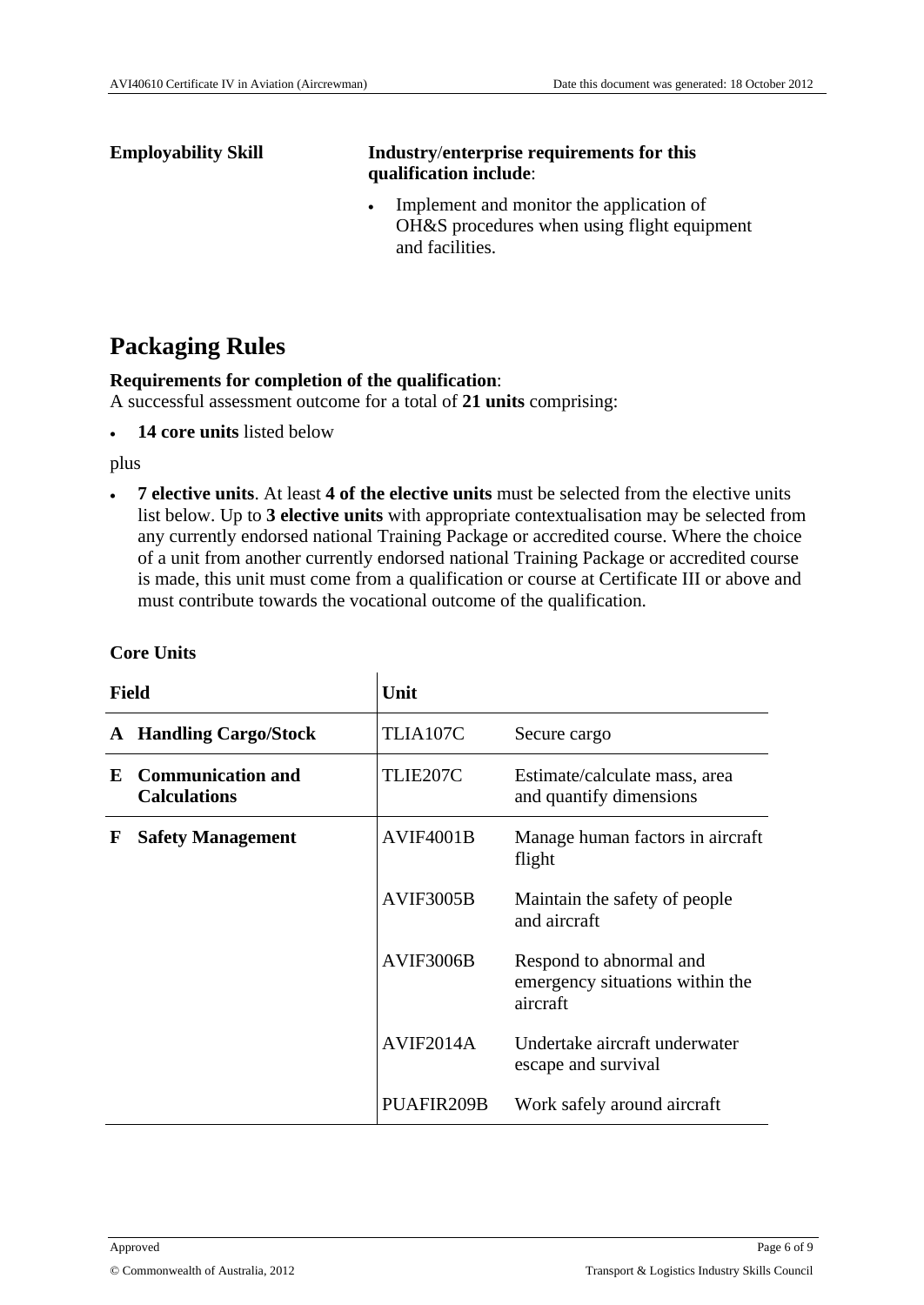| L | <b>Resource Management</b>                                 | AVIL3003B        | Plan an aircraft load                                                                          |
|---|------------------------------------------------------------|------------------|------------------------------------------------------------------------------------------------|
| N | <b>Leadership and Supervision</b>                          |                  | BSBMGT401A Show leadership in the<br>workplace                                                 |
|   | <b>W</b> Equipment and Systems<br><b>Operations</b>        | <b>AVIW3025A</b> | Complete aircraft/equipment<br>pre- and post-flight actions                                    |
| Y | <b>Aircraft Operation and</b><br><b>Traffic Management</b> | AVIY4051A        | Conduct external load-lift<br>operations                                                       |
|   |                                                            | <b>AVIY3052A</b> | <b>Conduct Helicopter Landing Site</b><br>and Unprepared Helicopter<br>Landing Site operations |
|   |                                                            | AVIY4054A        | Conduct hoisting operations                                                                    |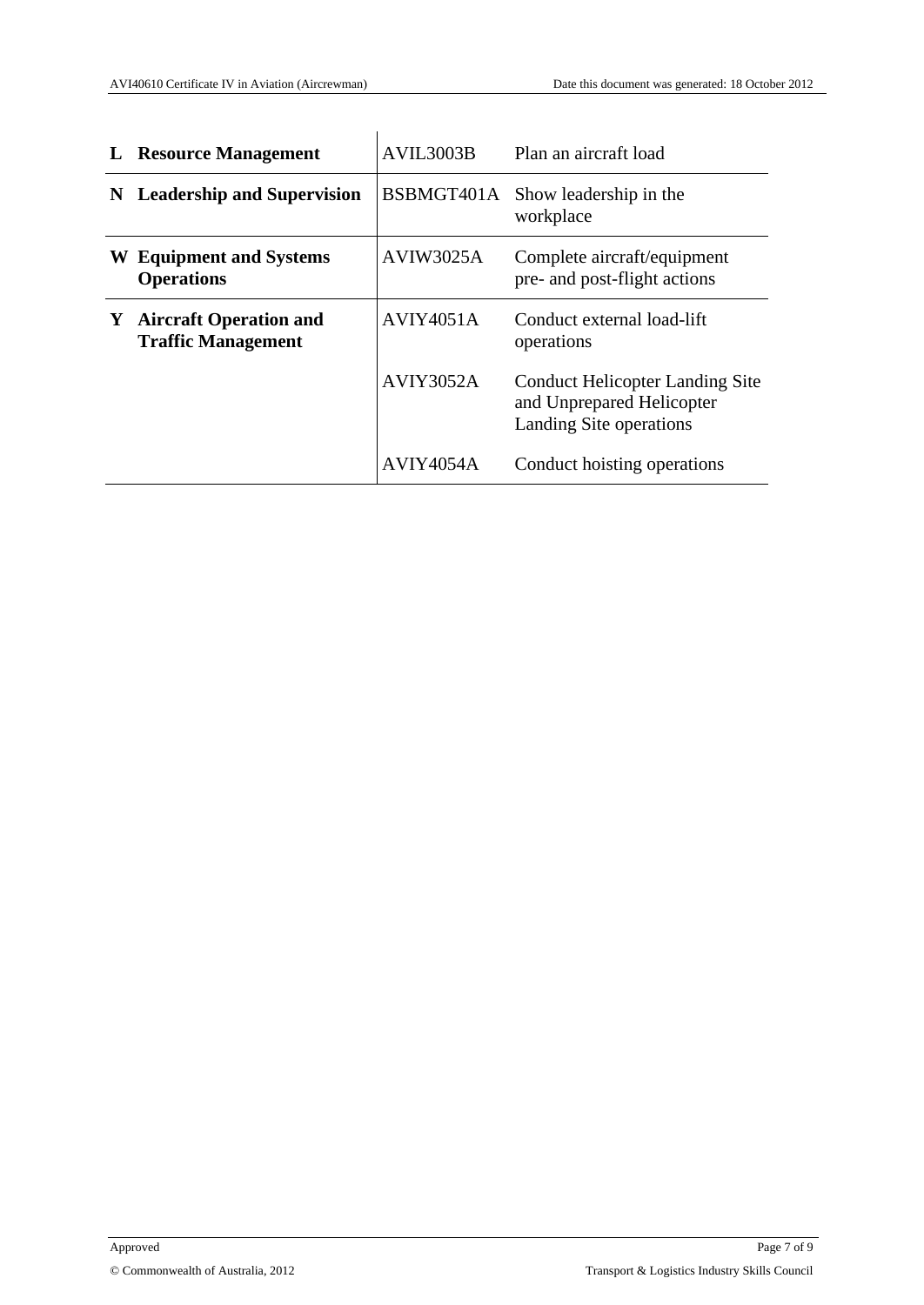| <b>Z</b> Situation Awareness | AVIZ1005B | Maintain basic situation<br>awareness in the aviation<br>workplace |
|------------------------------|-----------|--------------------------------------------------------------------|
|                              |           |                                                                    |

#### **Elective Units**

| <b>Field</b> |                                                            | Unit             |                                                                                    |
|--------------|------------------------------------------------------------|------------------|------------------------------------------------------------------------------------|
| E            | <b>Communication and</b><br><b>Calculations</b>            | AVIE4001B        | Maintain aircraft radio<br>communications                                          |
|              |                                                            | AVIE3003B        | Complete a Notice to Airmen<br>(NOTAM)                                             |
| $\mathbf F$  | <b>Safety Management</b>                                   | AVIF3016A        | Marshal aircraft                                                                   |
|              |                                                            | HLTFA201A        | Provide basic emergency life<br>support                                            |
|              |                                                            | HLTFA404A        | Apply advanced resuscitation<br>techniques                                         |
| ${\bf J}$    | Quality                                                    | AVIJ4002B        | Conduct quality control<br>operations related to<br>refuelling/defuelling aircraft |
| $\mathbf 0$  | <b>Security</b>                                            | TLIO207D         | Follow security procedures                                                         |
| W            | <b>Equipment and Systems</b><br><b>Operations</b>          | AVIW3006B        | Refuel aircraft                                                                    |
|              |                                                            | <b>AVIW3024A</b> | Perform wireman duties                                                             |
|              |                                                            | AVIW3026A        | Conduct night aided vision<br>aviation operations                                  |
|              |                                                            | <b>AVIW3027A</b> | Deliver pyrotechnics and hand<br>held stores                                       |
|              |                                                            | <b>AVIW4028A</b> | Manage aircraft sensor systems                                                     |
| Y            | <b>Aircraft Operation and</b><br><b>Traffic Management</b> | AVIY4053A        | Perform aircrewman cockpit<br>duties                                               |
|              |                                                            | <b>AVIY4055A</b> | Conduct airborne extraction<br>operations                                          |